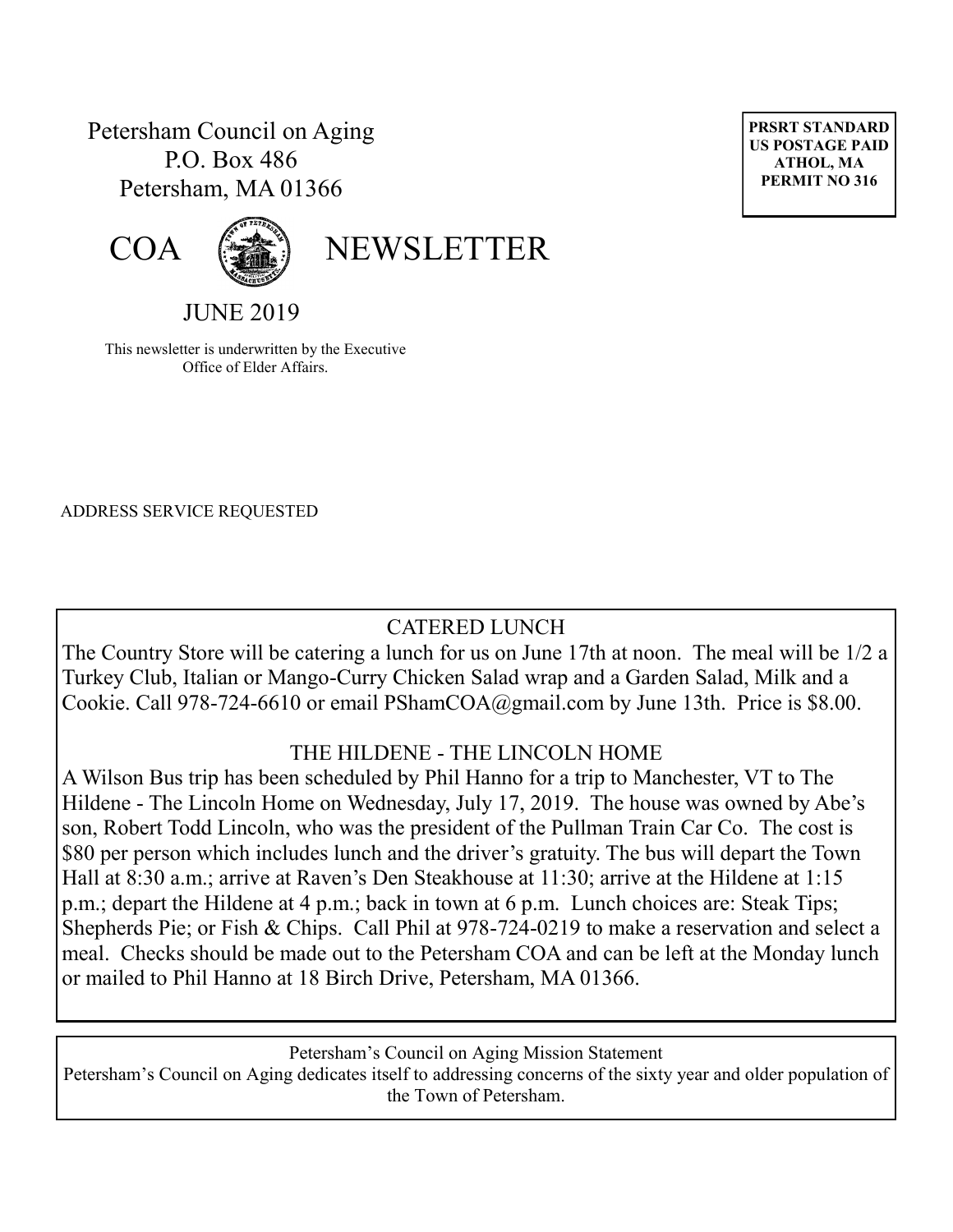## UPCOMING EVENTS

Spring Classes at Petersham Art Center

Poetry Writing with Carol Mays - Sat., May 25, June 1 & 8, at 10 to 11 a.m.

Flower Wreath Class with Heidi Strickland - Sat., June 15, at 10 to noon.

To sign up, call the art center, or email people, listed below.

For more information and to register for a class, call 978-724-3415 or email Chris Eaton at ceaton $\omega$ massaudubon.org.

PETERSHAM COUNCIL ON AGING CARD JAMBOREE - FREE OF CHARGE

The COA will host card games from 1 to 3 p.m. in the Lower Town Hall. The group will be meeting on the first Monday of the month.

If you would like to come to lunch before the cards come out, please call Diana Tandy by Thursday at 1-413-992-8478.

#### WALKING GROUP

The Walking Group is meeting on Wednesdays, at 11:30 a.m. Thursday is an alternative due to severe weather. Gather across from Country Store to start walk. Call Sandy Page at 978-724-3273 for more information.

# LEDGEVILLE SCHOOLHOUSE

The Petersham Historical Society's one-room schoolhouse will be open the first Saturday of every month from May thru October—12 noon to 4 p.m. at 191 East Street.

#### PICKLEBALL GAMES

The Petersham Open Space and Recreation Comm. is sponsoring pickleball games at the Center School on Monday and Friday at 5 p.m. It contains elements of badminton, tennis and ping pong. You play on an indoor court with a net, using a paddle-like racket and a waffle -ball type of ball. Everyone is welcome. Feel free to come and watch or join in and play. Games are Monday and Friday night when school is in session.

# COA BOARD NOTES

The COA Board met on Monday, May 13, 2019 at 10:10 a.m.

April Minutes were accepted. Treasurer's Report was approved.

A pool table was offered to the COA but it was decided that we did not have the space to keep the generous offer.

The Country Store will cater a meal on June 17th. Kay will take reservations.

The Board will not meet in June or July and the Newsletter will not be printed again until August.

The next Board meeting will be on Monday, August 12, 2019 at 10 a.m. in the Town Hall on the Lower Level. The meeting is open to the public.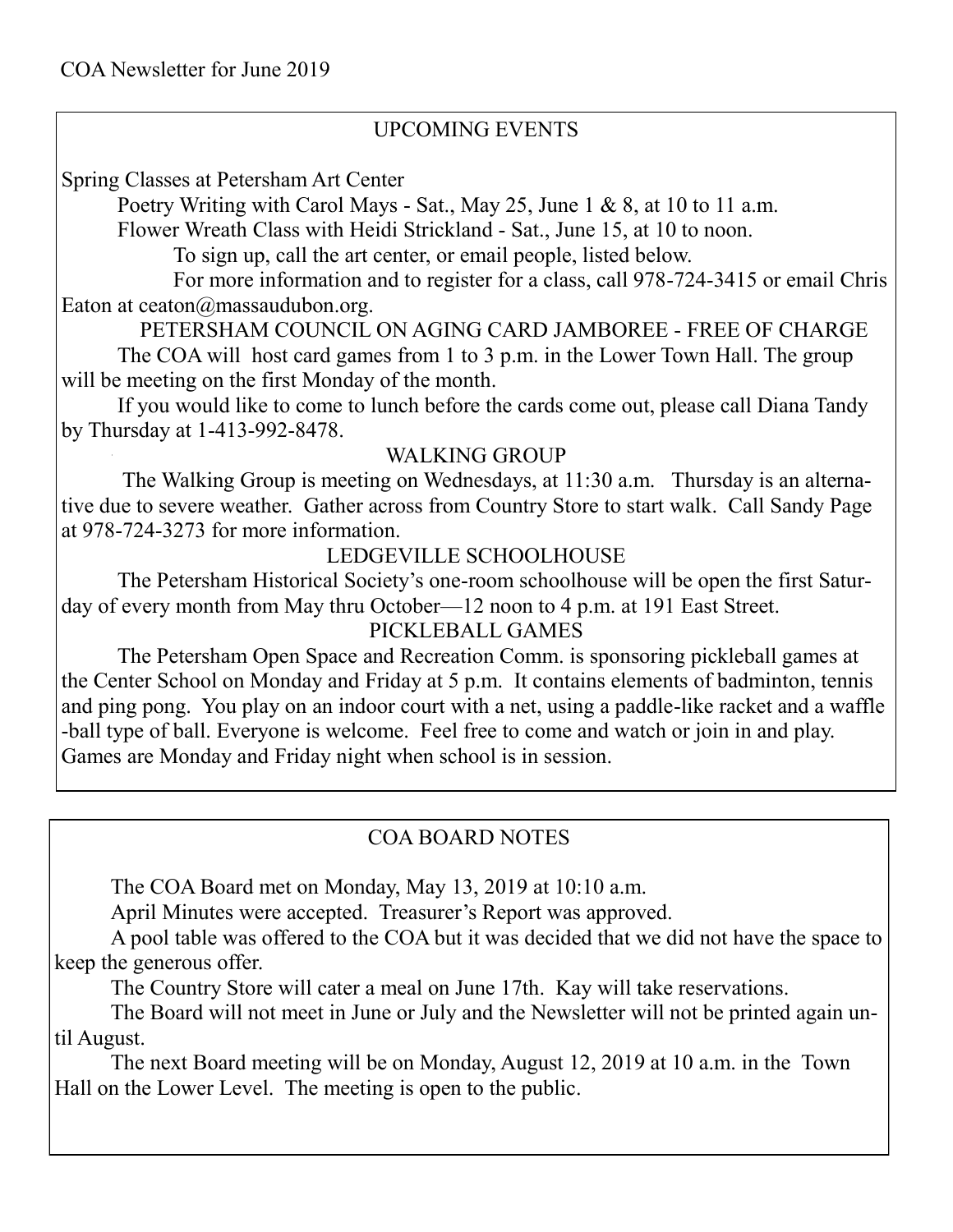# GRANDPARENTING By Gene Perret

What a bargain grandchildren are! I give them my loose change, and they give me a million dollars worth of pleasure.

An hour with your grandchildren can make you feel young again. Anything longer than that, and you start to age quickly.

My grandkids believe I'm the oldest thing in the world. And after two or three hours with them, I believe it, too.

Nobody can do for little children what grandparents do….grandparents sort of sprinkle stardust over the lives of little children.

Alex Haley

## FITNESS, YOGA, AND T'AI CHI CLASSES

# SUMMER CLASSES

 Betsy Scofield is leading line dancing classes at the Athol Senior Center on Wednesdays from 1 to 2 p.m. Class begin and end with a warm-up and cool-down. Bring your water bottle. Suggested donation is \$3.00.

 T'ai Chi classes with Valerie and Nick Wisnewski will be held at 6 to 7 p.m. on Tuesdays at the Universalist Church in Orange.

A donation of \$5.00 is suggested.

 Yoga classes with Pat Roix will be at 10:30 a.m. on Tuesdays at the Athol Senior Center. Suggested donation is \$5.00.

 The Walking Group meets on Wednesdays at 11:30 a.m. across from The Country Store. Thursday is alternative date in case of inclement weather.

Free